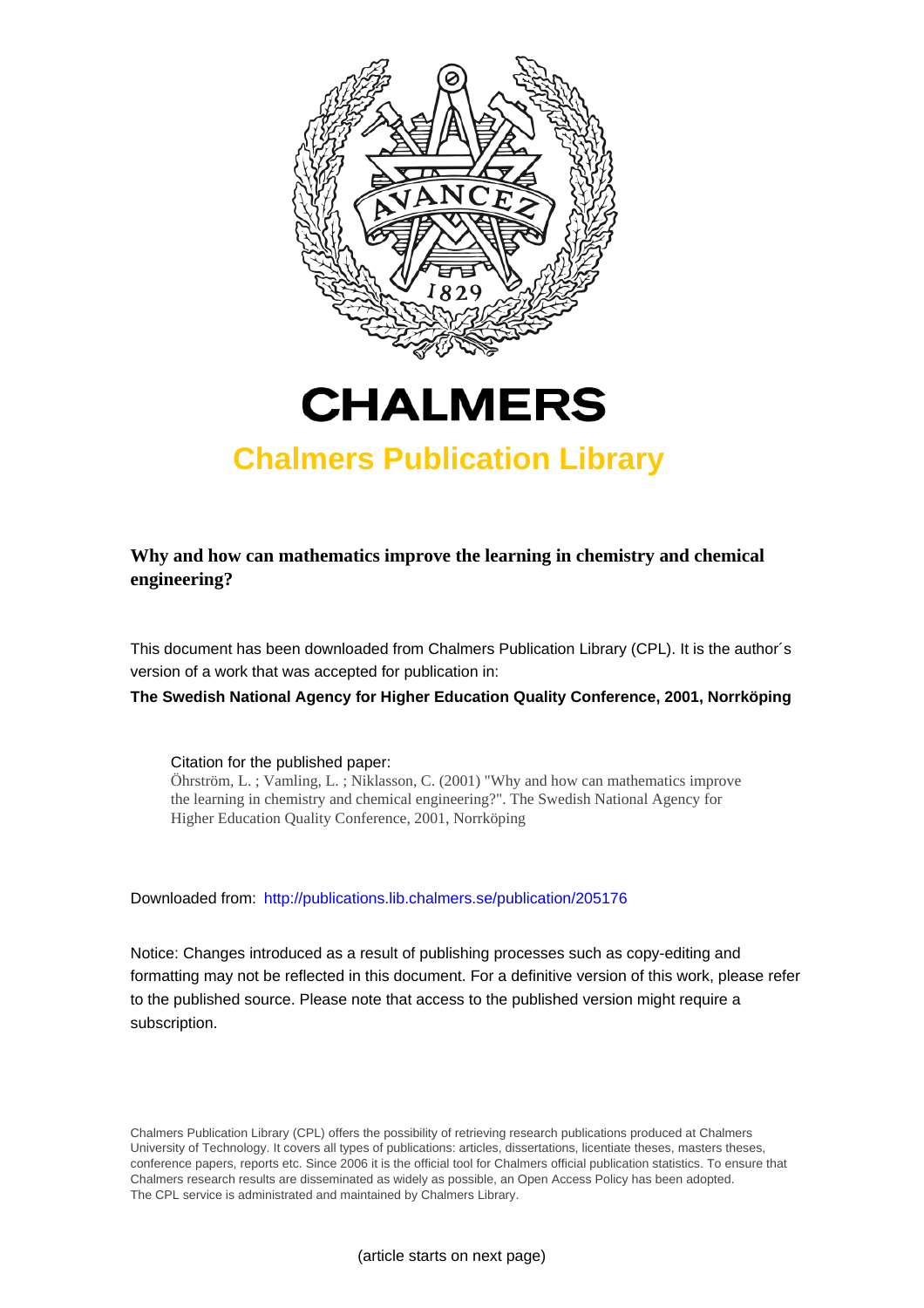# **Why and How Can Mathematics Improve the Learning in Chemistry and Chemical Engineering?**

# **Claes Niklasson, Lennart Vamling and Lars Öhrström**

School of Chemical Engineering, Chalmers University of Technology, SE-412 96 Gothenburg, Sweden Telephone: +46-31-772 3027, Fax: +46-31-7723035, E-mail: claes@cre.chalmers.se

#### **ABSTRACT**

Mathematics that is taught at all engineering universities in Sweden and other countries has not been changed for a very long time. With the shift toward greater use of mathematical numerical tools in many engineering subjects, the content and manner of teaching in mathematics are undergoing profound changes. Since the mathematics often is taught early in a curriculum, it is of interest to investigate how the learning in mathematics will have an effect on the learning in chemistry and chemical engineering subjects. In the present work we discuss how changes in mathematics education might influence the way of teaching and learning for the following subjects in the chemical engineering programme at Chalmers. Furthermore, some thoughts are provided on how the changed mathematical knowledge and skills among students and also integration in the engineering subjects might affect and help in a deeper learning approach in particular chemical engineering subjects, such as fundamental chemistry, chemical reaction engineering and bioprocess engineering which are important subjects within the different Programs at the school of chemical engineering.

Keywords: Applied, Mathematics, Chemistry, Chemical, Engineering, Numerical, Education, and Pedagogic.

#### **INTRODUCTION**

Chalmers (www.chalmers.se) is a technical university on the West Coast of Sweden with over 8000 (23 % women) master and bachelor students, about 1200 PhD students (23 % women) and about 2300 employees. At Chalmers there are also 10 different national Master of Science programs, which require 4.5 years (180 credits) for a M.Sc. degree and 12 International Master programs (60 credits). The separate schools involve for example mechanical, computer, electrical, civil and chemical engineering and engineering physics and architecture. The schools have different curriculum for their education but some coherence can bee seen from their individual curricula. Usually (and this is somewhat changing) the first three years consists of compulsory courses and the last 1.5 year comprise elective courses and a diploma work (half-year). In the first year mathematics and natural sciences dominate the course selection. The second year is more applied, still with much mathematics and computer science. In the third year the applied engineering courses dominates and actually very little mathematics is taught then.

The mathematics that has been taught for many years is generally traditional, with a focus on analytical solutions to problems, in many universities. Applied courses and their problem-solving training are of course then adapted to the students' abilities gained in mathematics. The use of computers in mathematics does not match the needs as a whole. Computer use and programming are usually covered by special courses such as those on programming and within the subject numerical analysis.

At the moment there is a project going on to make changes in the way the mathematics is taught (and learned) and applied in the coming subjects in the second and third years of the master program. This learning project is strongly supported by Chalmers University of Technology (and be it noted, the students) currently concerns two separate educations named Chemical Engineering with Physics and Bioengineering. The number of students taken for these educations is 35 and 70 annually. This is a suitable small group for a development project of this kind. The new mathematics is also introduced to the chemical engineering students in the fall of 2001. In this paper the implications of this change in mathematics teaching on applied subjects for the two educations will be discussed including their advantages and possible drawbacks.

#### **BIOENGINEERING EDUCATION**

The biotechnology education is a new education, which started in 1996 with 70 students taken in annually. The number of applicants for this education has been very high. about 2.7 students for every position. In other words, it is the top students that will start this education and this imposes many requirements for a good and well-planned curriculum. In 2000 the first students from this education graduated and applied for positions in industry, research centres and universities. The related curriculum (which is under development) is shown in figure 1. For the last year a number of directions are possible such as medical and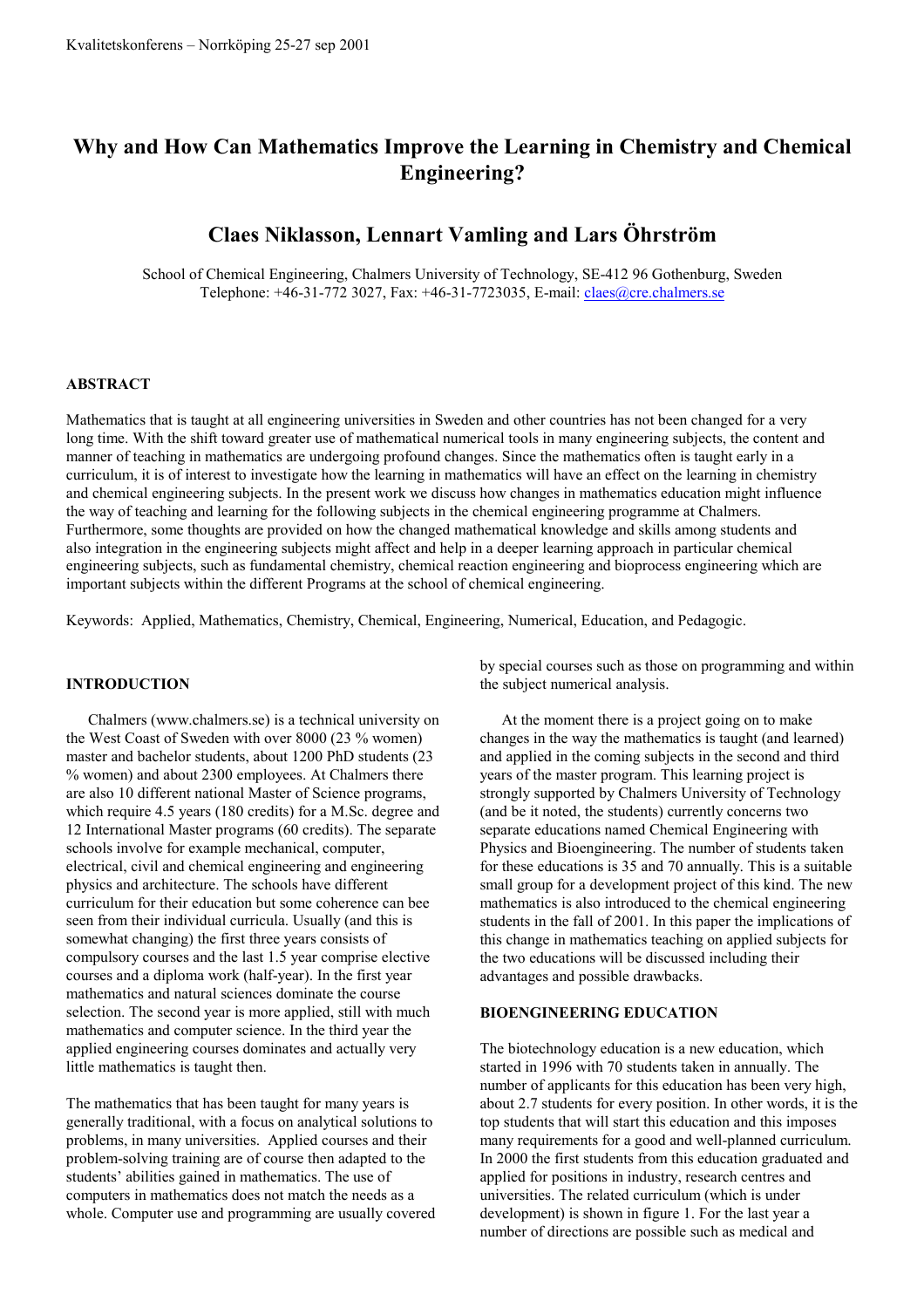molecular biology, food science, forest and environmental science and the more traditional bioprocess engineering sciences.

The goals for these student educations are

Identify and solve biotechnological problems Carry out and analyse experimental investigations Design large-scale biotechnological processes Manage both engineering language and the language of biology

The means for achieving these goals are

Computer skill

Good knowledge of Biochemistry, Physical chemistry, and Molecular biology

Chemical engineering competence

Sufficient insight into Biology, Organic chemistry and Inorganic chemistry

An open and creative academic environment

# **Master Program in Bioengineering (180 credits)**



## **MATHEMATICS LEARNING APPROACH**

(http://www.md.chalmers.se/Centres/Phi/Education/KfKb) Virtual reality and computer based simulations brings new and useful tools to science and technology. New systems' configuration and products can be designed and developed and in the later stage tested through computer simulations. This testing can be performed on time scales, and at costs, which are orders of magnitude smaller than using the traditional technique, for example, extensive lab-work, rules of thumb and direct calculations by hand. In the sciences of, for example, Bioengineering, Environmental- and Chemical Engineering, Chemistry, Economy and Medicine computational modelling can be applied with great success and also with the aim of getting a more fundamental and deeper understanding of the phenomena involved.

Computational Mechanics, Physics, Fluid dynamics, Electromagnetics, Chemistry, chemical engineering and Biology are all subjects, which involve the solving of systems of differential equations by using computers. Nowadays we consider reactor analysis to be the heart of a process design procedure but in the future the heart of

process design might be moved into the new fields of new simulation techniques such as Computational Mathematical Modelling (CMM) and Computer Aided Design (CAD).

At present the need to modernize engineering education is very challenging; especially the new tools of calculation such as CMM/CAD will be very interesting in this context. This technology can be used to build crossings between subjects, schools and courses previously considered to be separate. The form as well as the content, from basic to graduate level, should be changed with this in mind.

Mathematics, the way that it is introduced and taught (learned) is a foundation of the applied sciences in all schools and at all levels, since engineering and science are largely based on mathematical modeling. The quality and level of mathematical learning determine the status of the total education. Modeling in the engineering subjects and education has changed towards the use and development of computers. An integrated education is therefor necessary for a successful engineering curriculum. This integration is planned and discussed in many technical universities at present. The variance and spectrum of how much and what should be changed differ, according to weather one asks mathematicians or computer scientists.

Engineering subjects often consider today's traditional mathematics to be of little use. Problem formulation and solution in these subjects has therefor been limited to analytical solutions. The topic of (and the solving of) differential equations is kept at an elementary level for this reason. Careful selection of problems and instructions is the reason for this procedure in mathematics education. The reduction in mathematics education in some schools at Chalmers can be understood from this fact. Mathematics is indeed difficult and hard to penetrate in a useful way, but in the age of computers this is not a good trend for mathematics all over the world.

The project at Chalmers deals with the synthesis of mathematics, computation and the handling of differential equations in the form a general computational methodology. This project is deeper and goes further into non-linear systems already in the first half year (compared to previous curriculum). The program involves a more constructive education with active student participation and feed back communication between student and teacher. Including of realistic and applied examples helps and motivates in this context. After the new preparation, students can penetrate deeper into problem-solving and interpretation with much less instructions and teacher interaction and guidance. The program can be seen as a synthesis between the computer (body) and mathematics (soul) with the aim of coming as close as possible to reality and its complexity.

In the fall of 1999 the new mathematics program in the Bioengineering and Chemical Engineering with Physics educations is providing a new basis for the interaction with all engineering courses in the second and third year. This is necessary in order to fully use this new type of knowledge that the students have learned.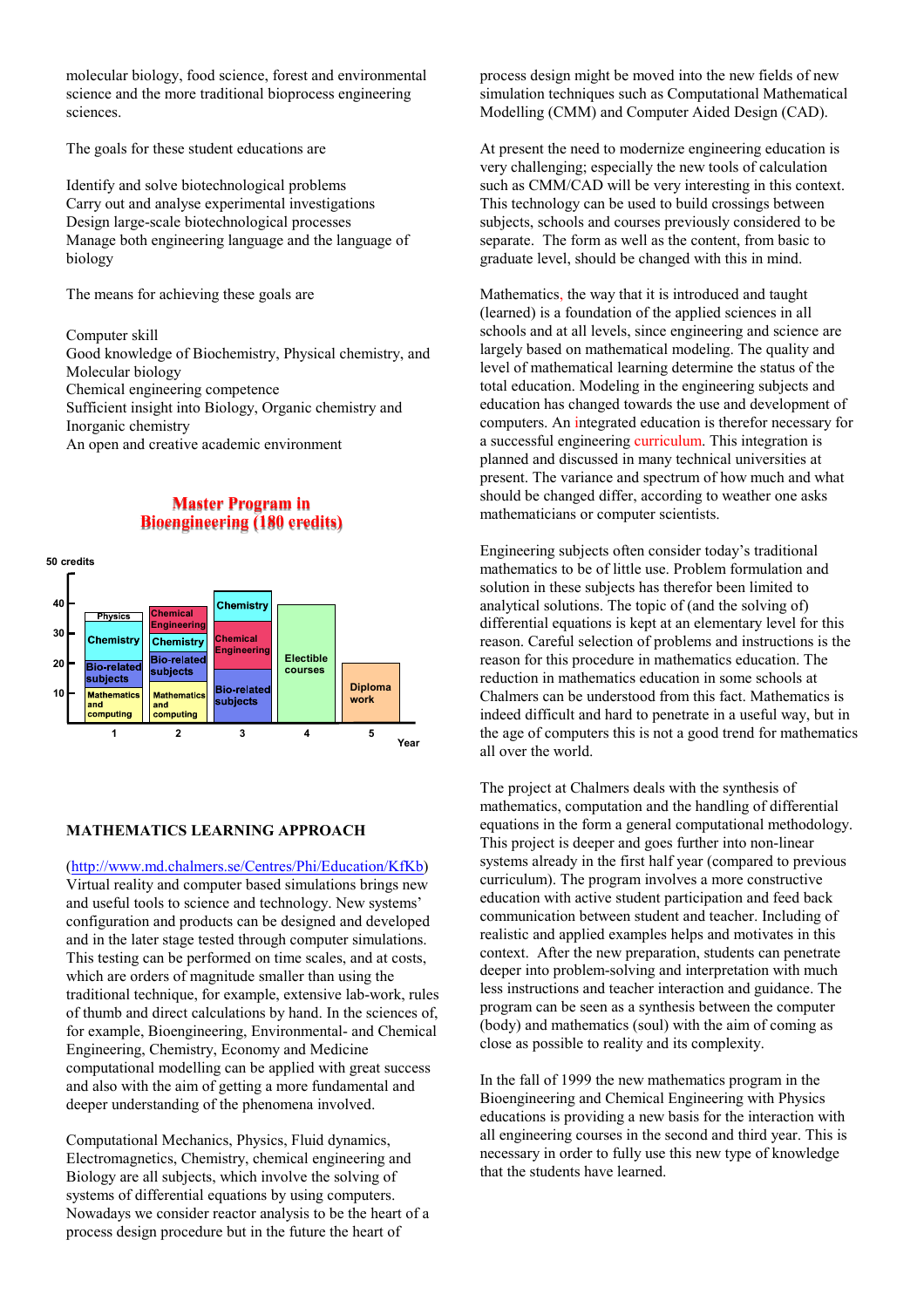# **STUDENT INTERACTIONS IN MATHEMATICS**

Every week the students and teacher meet in 4-hour lectures (traditional) and in exercises of 4-6 hours in tutor groups (8 students) including problem-solving, projects, and case studies with written and oral presentation. These exercises are lead by two teachers one more experienced and one Ph.D. student (probably senior students in the future). Due to this high quotient between teacher and students in the exercises the use of older students as junior supervisors at these exercises will probably develop in the future. These exercise classes also gives the students more time to reflect and solve problems early in their mathematical training. More applied examples are brought into the education at an early stage. Material for the first courses has been developed in a compendium (which will be published in a traditional book in the near future) [1] but the book by Eriksson and coworkers [2] is also used in this learning strategy.

The applied mathematics is taught parallel to computer sciences, which means that problems are sometimes solved by the writing and use of individually student made computer programs and subroutines. The computer program for programming is MatLab but the students do not use the toolboxes available in this program. As part of their mathematical training they construct their own subprograms for this purpose.

#### **PROJECT DESCRIPTION AND AIMS**

The main goals of the project:

To implement and evaluate the benefits of integration between the new mathematics courses and the chemical engineering courses on many levels using the platform provided by the new mathematics.

To attain a deeper learning approach to chemical engineering fundamentals including realistic modelling of scientific and technical phenomena.

Increase independence in work situation for the students and more interdisciplinary assignments and projects.

Increase the possibility to introduce new and varied forms of teaching (and learning situations) in different courses.

Change the students/teachers attitude towards learning by introducing new forms and ways of assessment/examination of student learning that are designed to encourage a deeper understanding of the subject.

Increase use of applied and realistic chemical engineering examples in the mathematics courses. Use the mathematical skills in the engineering subjects in a proper way.

Means to achieve these goals are for example; Team of teachers and larger Interdisciplinary and integrated courses (Math./Chemistry/Chem.Engn.)

*Since this project is very large and time consuming for the teachers (both in terms of development of new material and implementation thereof) the project has to focus on:* 

Do the tools come into focus instead of the basic understanding of the fundamentals?

Will the view of the students and the teacher's change concerning what is important to learn?

The view must probably be co-ordinated concerning what, when and how to learn certain things.

Will the workload of the teachers and students and how they work change drastically?

Do these pedagogic changes in the learning situation suit all types of students (gender, background, and experiences...)? How will this effect the individuals?

How can we efficiently use the new and more applied student knowledge in mathematics? How can we train, inform and prepare the teachers (and students) for this mission?

How and for what purpose must the assessment/examination procedure be changed? How will this affect and foster a deeper learning approach from the students?

One big question is then:

*How do we measure a good result in terms of increased understanding/learning and capabilities?* 

This is very hard to answer at the moment but some ways of examine this effect is to use the teachers reflection and motivated changes in teaching and learning methods, type of contact interaction student/teachers and student/student might be indicators of a improved learning situation.

As in many pedagogic projects the process in itself is very useful when the teachers actually works (find time) with development of their own teaching and ask questions such as: What phenomena can and will be described and maybe learned in a different manner than before. Why, when and how?

Approximate timetable of the project

*Academic year 2001 - 2002* 

Preparation of the fundamental chemistry and fundamental chemical engineering courses.

Interviews with students and teachers and probably presentation of project on some conferences.

Formation of teacher teams in the courses and integration of teachers in different and interdisciplinary courses.

*Academic year 2002 - 2003*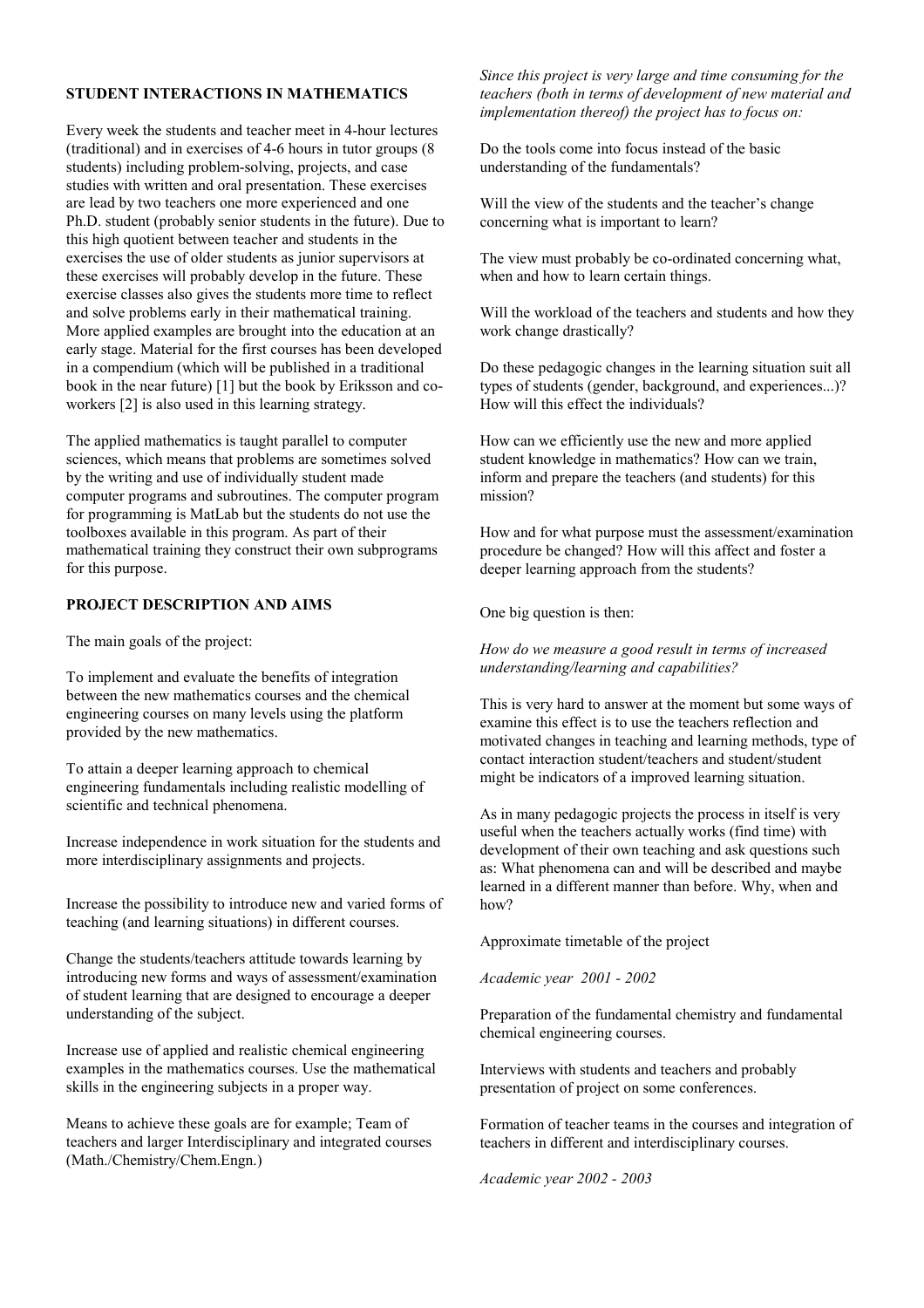Implementation of the new mathematics into the chemical engineering courses. Introduction of the new mathematics for the chemical engineering students in the fall of 2001.

Evaluation of the existing system through interviews and questionnaires.

Discussion of new projects and assessment (including varied forms of examinations) in workshops.

Start of the new integrated General Chemistry and Mathematics course for all programs at the school.

Continued development of integration of mathematics in the chemical engineering and chemistry courses

Pedagogic evaluation of first year based on learning of fundamentals and comparison with expectations.

There are over 20 committed teachers from the different fields of mathematics, chemistry and chemical engineering and a number of student representatives involved in this project. Experts in the field of pedagogy and gender research are also actively involved.

# **ENGINEERING COURSES**

The applied compulsory engineering courses in the second and third year of the Bioengineering curriculum are for example:

Transport phenomena Chemical reaction engineering Bioprocess engineering Chemical engineering design Experimental planning and evaluation.

As three examples of what can be achieved in these courses as a consequence of this new mathematics knowledge we consider General chemistry, Bioprocess engineering and Chemical reaction engineering.

# **GENERAL CHEMISTRY**

It is not only the gap between mathematics and chemistry that is a problem. Also the division of chemistry courses into separate inorganic, organic, analytical and physical chemistry courses creates problems. The students have problems applying knowledge gained, and matemathical methodology used, in one subject of chemistry in another area of chemistry and also in seeing the relation between different subjects of chemistry.

An additional problem is the large span of both general motivation, skills and knowledge of the first year students. This cours has to encourage and help the weaker students and still spur and motivate the top students.

Thus, integrating inorganic, organic, analytical and physical chemistry and at the same time as focusing on how mathematics helps us understand chemistry makes sense. Some examples of how this could be done follows.

# *Specific pedagogical problem:*

Usually the mathematical treatment of quantum chemistry is postponed to 2:nd year physical chemistry. Therefore students often find the concepts of quantum mechanics such as wave function, quantum numbers etc abstract and the treatment of this subject is, by necissity, very brief in traditional general (or inorganic) chemistry courses. *Aim:*

The introduction of quantum mechanics and differential equations in *both* chemistry and mathematics. Visualisation of the wavefunction and the effect of the quantum numbers. Introduction to molecular orbitals and the concept of  $\sigma$ - and π-orbitals.

#### *Methods:*

Project work in groups with Matlab in studios, calculation by hand, UV-vis spectroscopy.

*Improvement of student involvement and learning:* By solving a number of related problems in programming, differential equations, spectroscopy and quantum chemistry the student group will draw on the potential of all its members in different areas, thus stimulating discussions and learning.

The project work will show the connection between quantum chemistry and spectroscopy. A realistic problem is solved by chemical theory and mathematical tools newly gained by the students. The direct application of the mathematical tools in chemistry will also stimulate their interest in mathematics.

#### *Specific pedagogical problem:*

Structure, i.e. the three dimensional arrangement of objects such as atoms, molecules and electron densities, is a crucial property in chemistry and a key to most other chemical properties. However, many students have problem visualising and conceptualising in three-dimensions, in case of for example the shape of orbitals and molecular structures. As if this was not enough, we do not live in a static world, so these objects also move in three dimensions, adding to the problem.

### *Aim:*

Visualisation of atoms, molecules, and molecular orbitals. Introduction of vector analysis and solving of (molecular structure) minimising problems. Show the use of classical mechanics and the effect of electrostatic repulsion in molecular structure determination. Introduce different tools based on different levels of approximation that can be used in molecular structure determination. *Methods:*

Project tasks solved in groups. Matlab, molecular models, The molecular mechanics and semi empirical programs in the program packages Spartan and Hyperchem.

# **CHEMICAL REACTION ENGINEERING**

The teaching has been quite traditional with laboratory exercises, lectures and calculation classes. The examinations have been traditional (problems requiring analytical solutions) for a number of years. This limitation in problem formulation has been a great disadvantage when trying to make the students to approach the subject in a deeper and more fundamental way. The new preparation makes the subject more concentrated on discussing the phenomena involved in a more quantitative and basic manner. It is also possible to add new areas within the subject such as